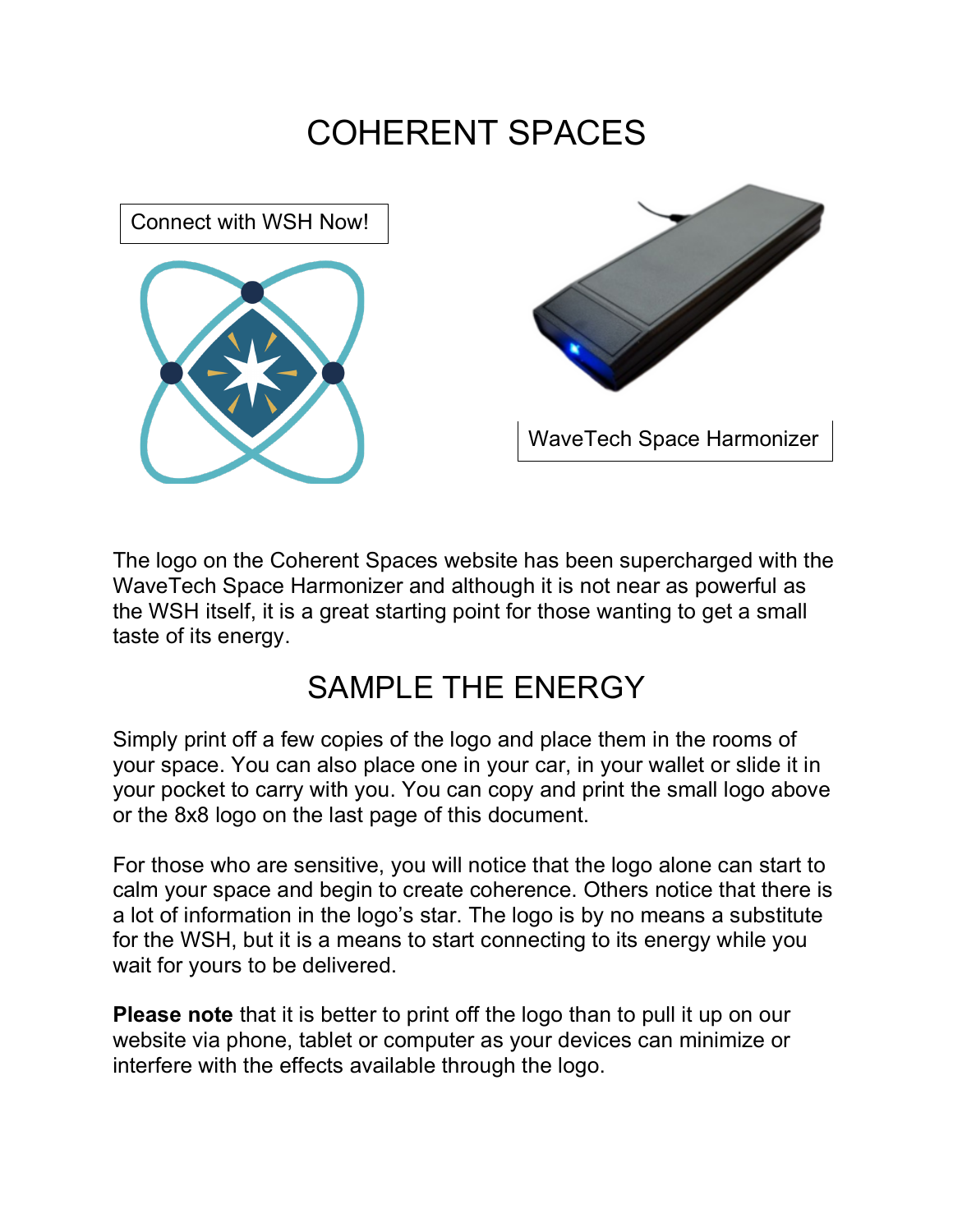## FUN FEEDBACK SO FAR

*I had the Coherent Space logo printed out and sitting on our kitchen table.*

*Sapphire said while holding the paper, (Sapphire is 14 year old highly sensitive child)*

*"It's Magnificent" "It's a message for the people" "It's calling the people"*

 $\sim$  Infinity and Sapphire

*I* placed a printed out logo in my grandson's backpack after he stated he *was having a hard time at school. That day he came home saying he had a better day and said the only thing better would be if they did not have to wear masks. He carried the logo for two more days and mask mandates were dropped.*

*~Suzy*

Sharing an insight around the logo in a pocket:

The other day, I printed off a logo for my mom, and Jaden (my son who is diagnosed with high functioning autism)

Jaden and my mom put their logo in their pockets and took off for the day.

My Mom, who owns a daycare, had a better day and was able to think through her thoughts and have time to answer all the questions she receives in a day with a lot more clarity and ease. Jaden works for my mom in the kitchen.

Jaden is the sole person in the kitchen, cook and dishwasher. Jaden fixed and served all 52 kids, breakfast, lunch and snack on time. Did all the dishes, prep and cleanup. He helped another department with their dishes and had the health inspector show up and passed their inspection with ease. In addition he helped teachers where needed during the day. He attributed his success to the logos in his pocket.

~ Mom and Jaden